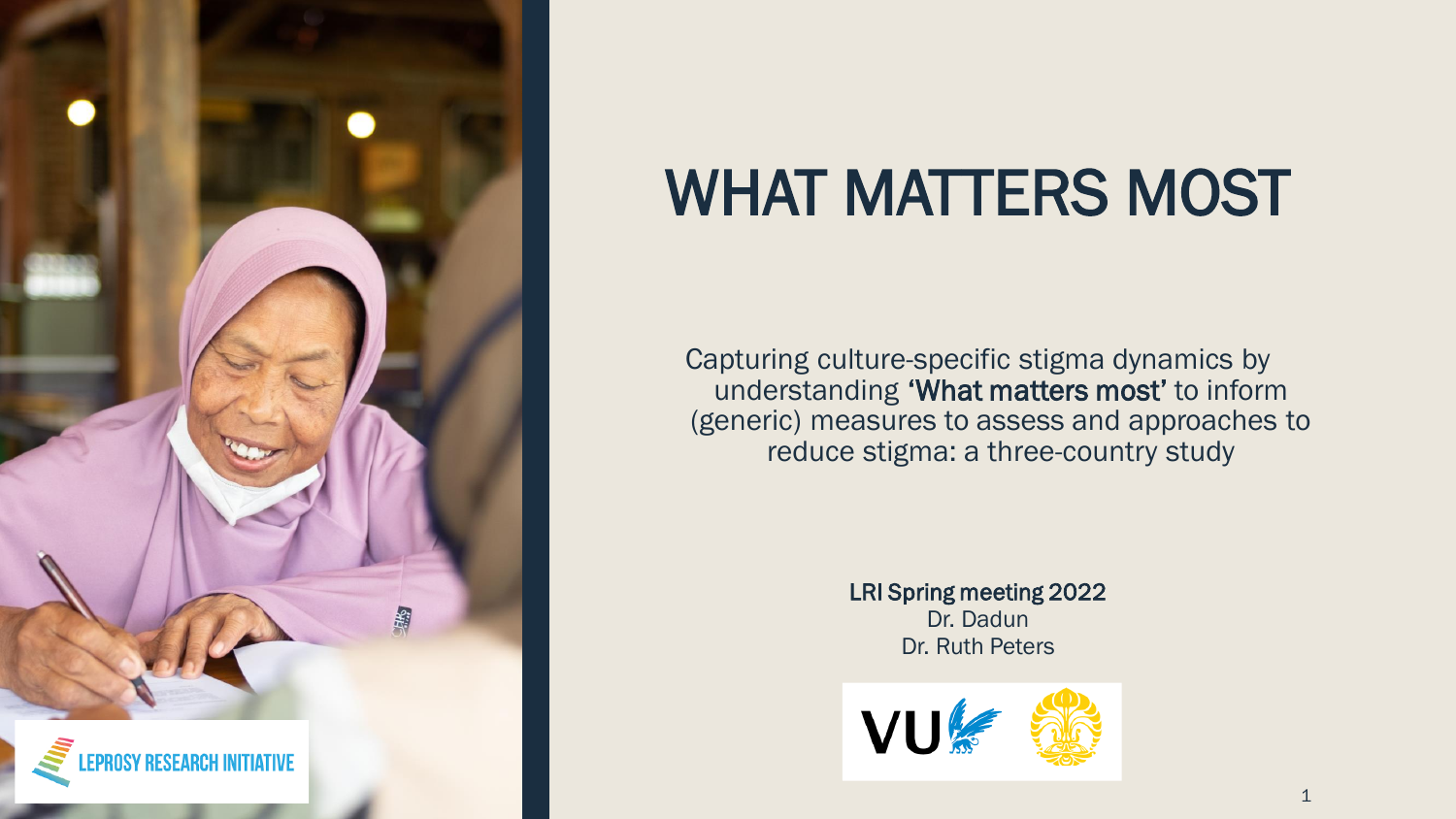# **Overview**

- Background and aim of study
- **■** Study design
- Study progress
- (Preliminary) Results from Indonesia
	- **Expert perspectives on WMM**
	- *WMM in Cirebon District*
- (Planned) Outputs
- **EXECUTE:** Actions next year

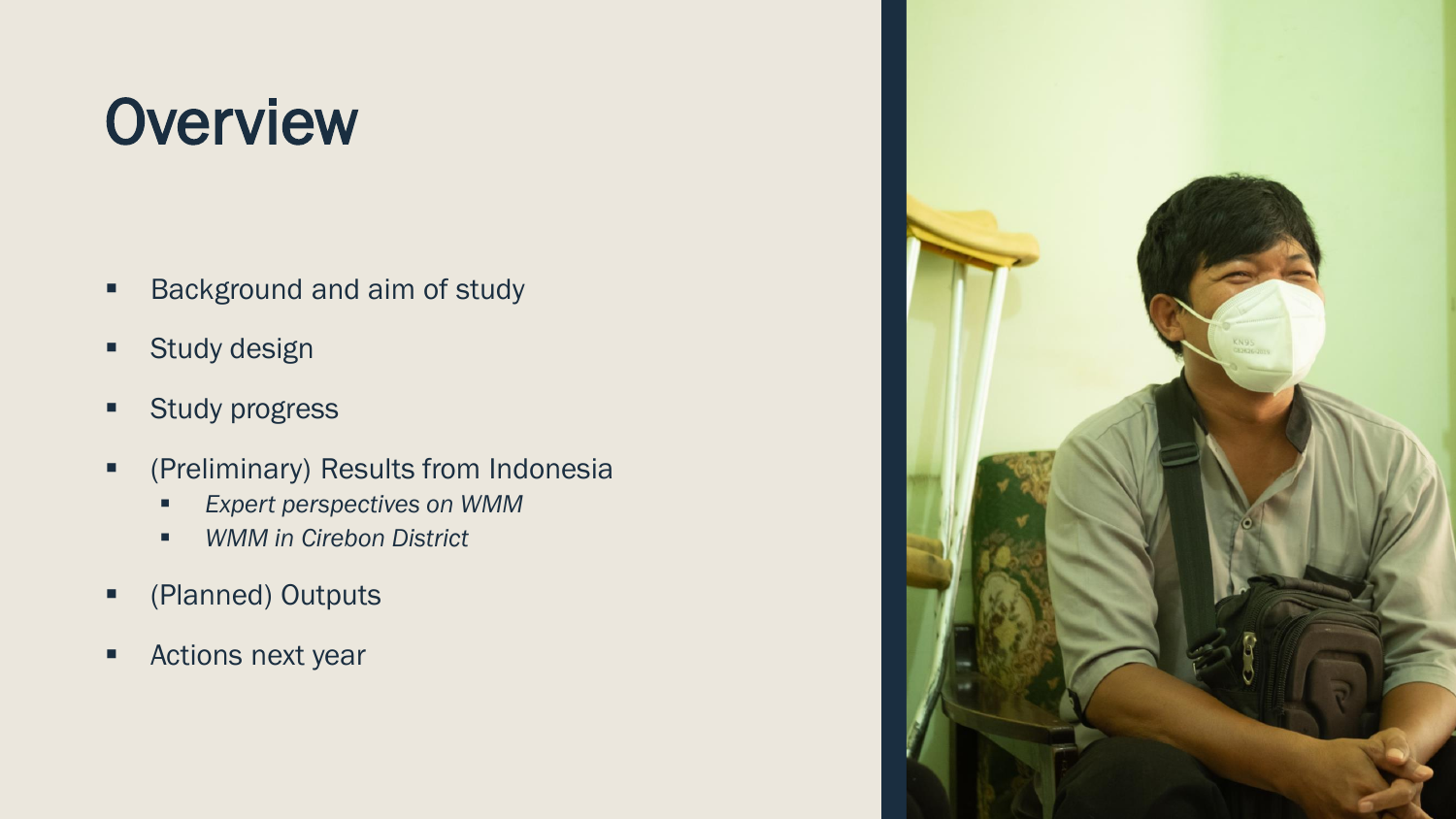### Aim of the study

- Call for more generic approaches to assess and reduce stigma
- Promising
- But, currently there is a lack of understanding on how culture can be taken on board in these approaches…
	- *…as culture can shape the way stigma is experienced*

Main objective is to increase insights in (generic) approaches that are culturally sensitive to assess and reduce stigma-related to leprosy, lymphatic filariasis and depressive disorders in Indonesia, Nepal and Nigeria.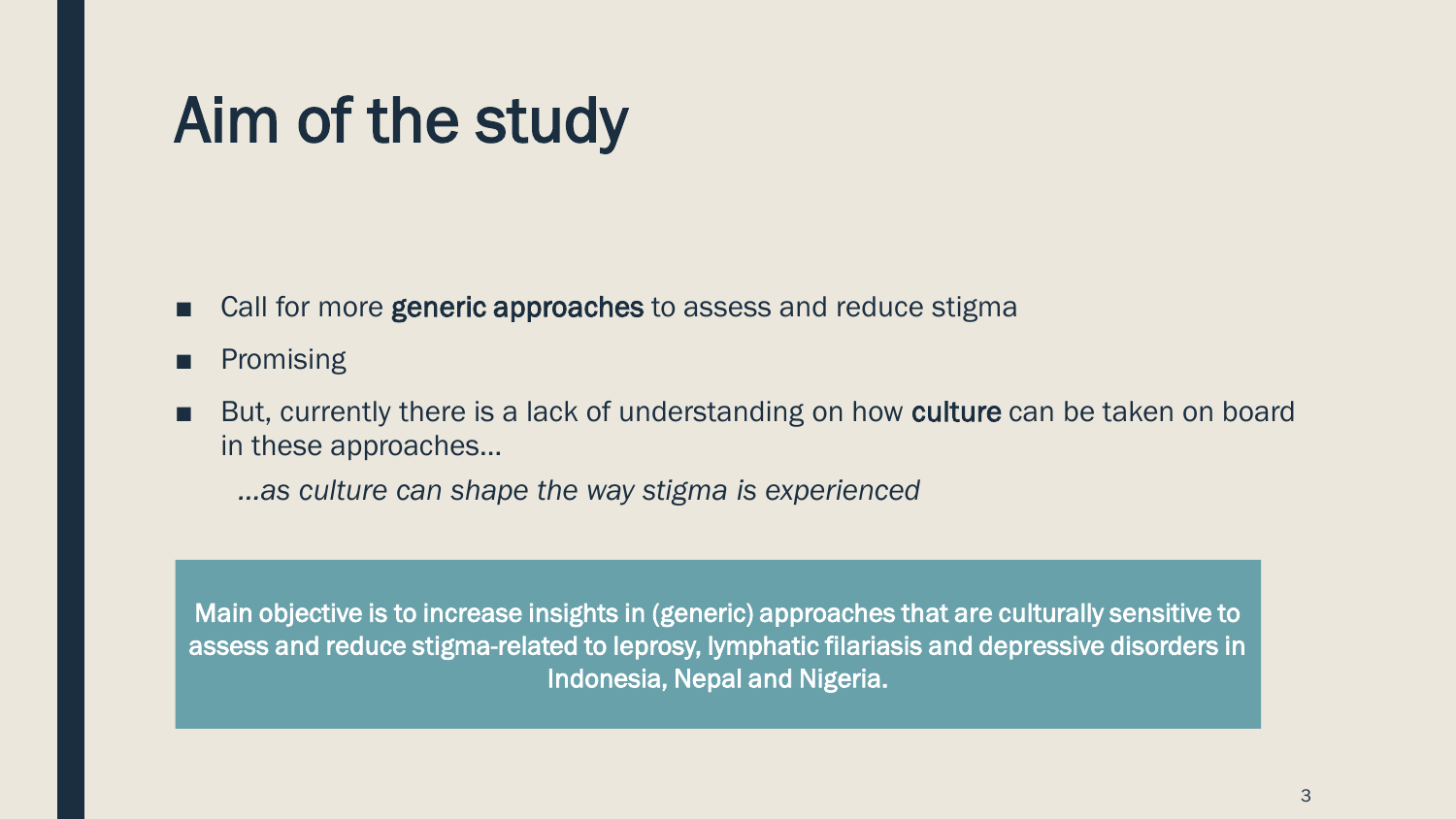### 'What matters most' Yang et al. (2014)

- Effect of culture on stigma can be understood by capturing **'what matter most'** and what defines 'full status' within a cultural group.
	- *Shapes stigma*
	- *Protects against stigma*
- Allows for understanding the behaviors and experiences of 'the stigmatized' and of the potential 'stigmatizers', by observing what is 'at stake' for both.
- Framework has been applied in different settings, but
	- *relatively new in the field of leprosy and lymphatic filariasis*
	- *never applied before in Indonesia*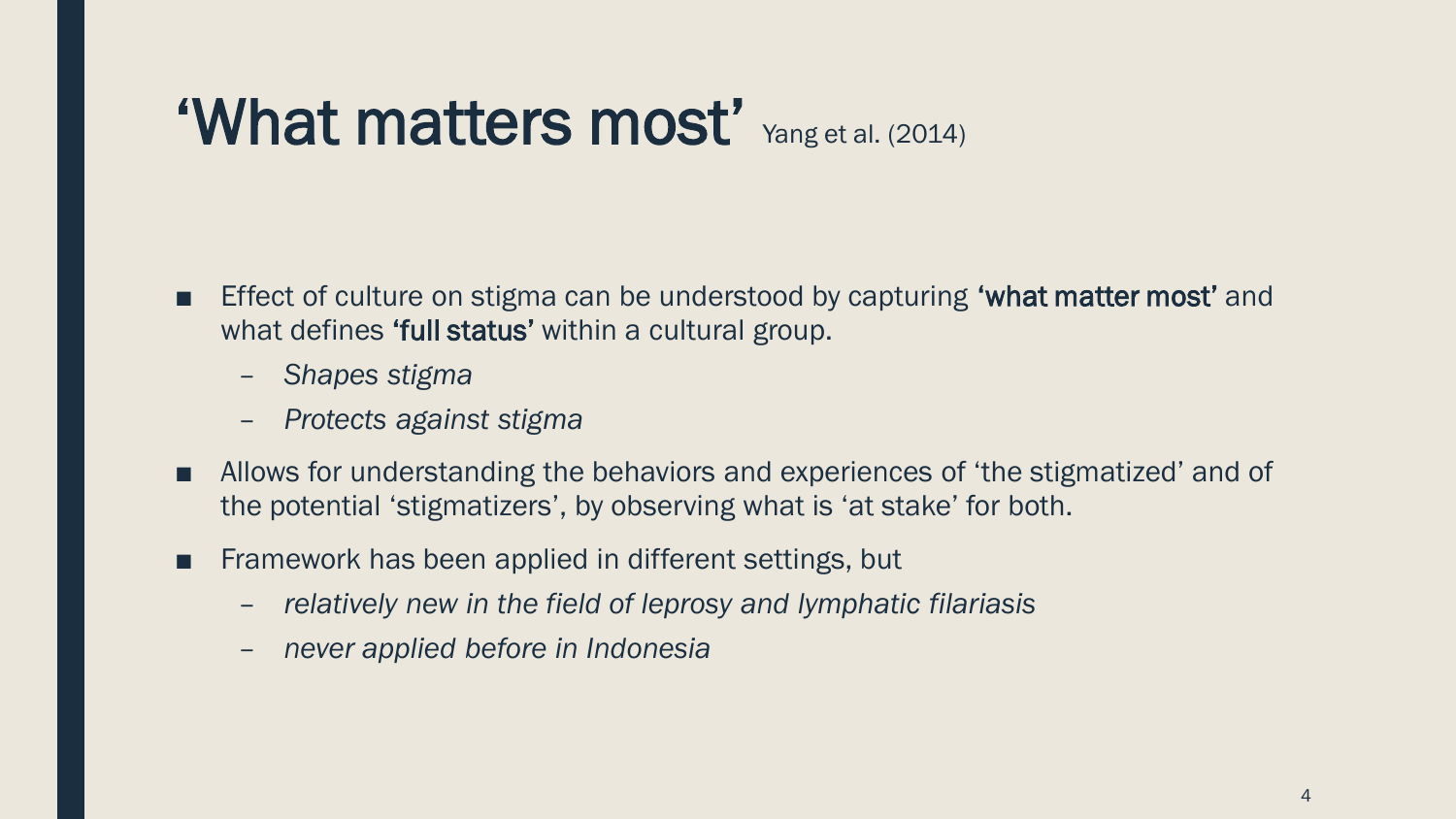## Study design

- Collaboration with partners in Indonesia, Nigeria, Nepal and the United States
- **Largely qualitative study**
- Semi-structured in-depth interviews and focus group discussions on 'What matters most?' and 'What defines full-status?'
- Study population  $\rightarrow$
- Thematic analysis, we aim to also draw comparisons between groups (e.g. men vs women, leprosy vs. LF, leprosy vs. depressive disorder)



#### *Table 1: Sample size per study area*

|                                                                |                         | Total #<br>participants | #FGD | # interviews |
|----------------------------------------------------------------|-------------------------|-------------------------|------|--------------|
| People with a<br>stigmatized                                   | Leprosy                 | 20 men, 20<br>women     | 6    | 10           |
| condition                                                      | LF                      | 10 men, 10<br>women     | 2    | 10           |
|                                                                | Mental<br>illness       | 10 men, 10<br>women     | 2    | 10           |
| <b>Stigmatizers or</b><br>those who<br>observe or take<br>care | Health<br>professionals | 10 men, 10<br>women     | 2    | 10           |
|                                                                | Family<br>members       | 10 men, 10<br>women     | 2    | 10           |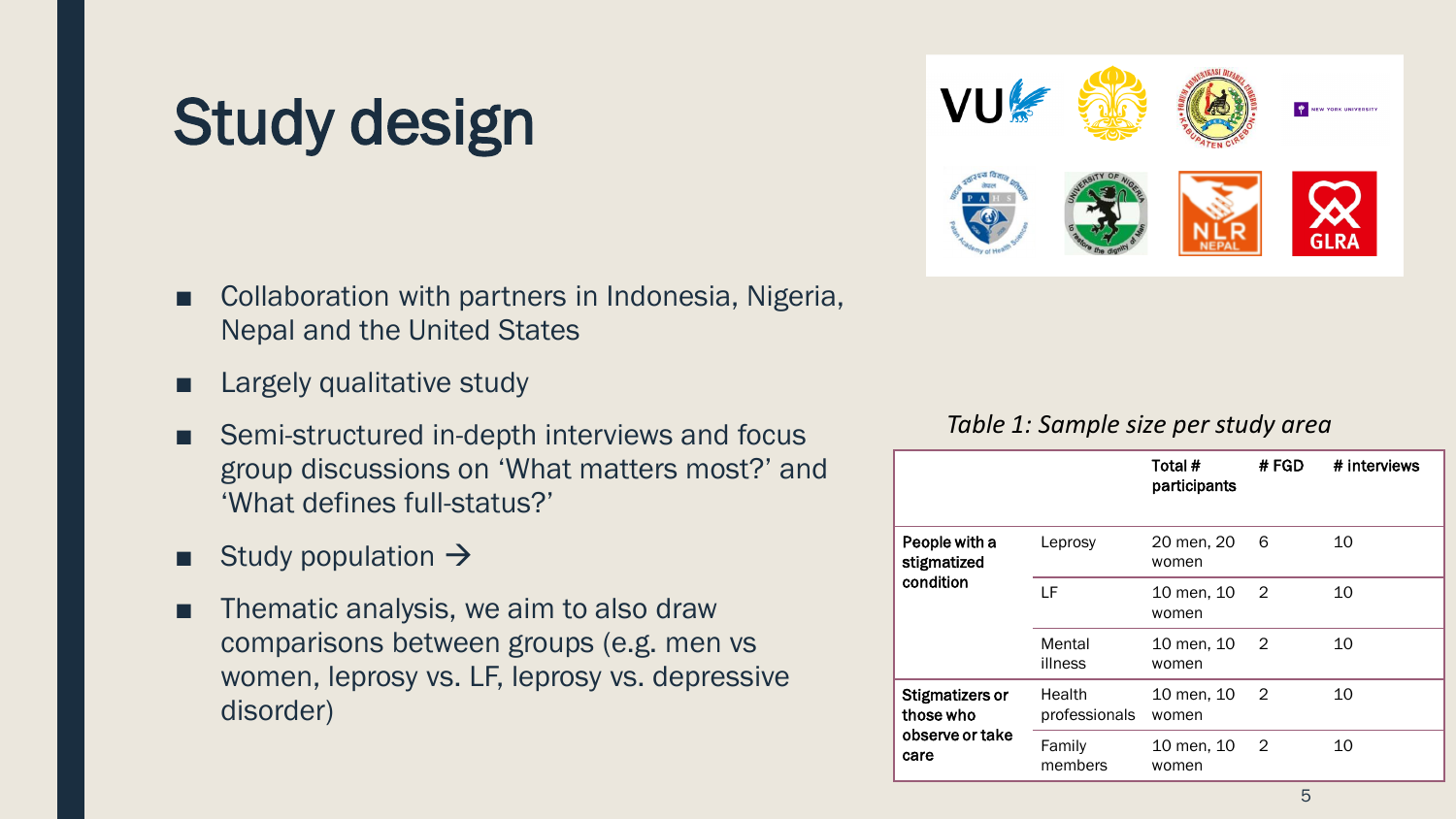# Study progress

### Indonesia

- •Data collected, transcribed and translated (pending persons affected with LF)
- •Data analysis process started
- •Two articles on WMM to men and to women in development
- •First draft on expert perspectives on 'WMM' study finalized

### Nigeria

- •Local research team recruited and trained
- •Collaboration with GRLA initiated
- •Data collection process started (piloting interviews and FGDs)

### **Nepal**

- •Contracts signed
- Pending ethical approval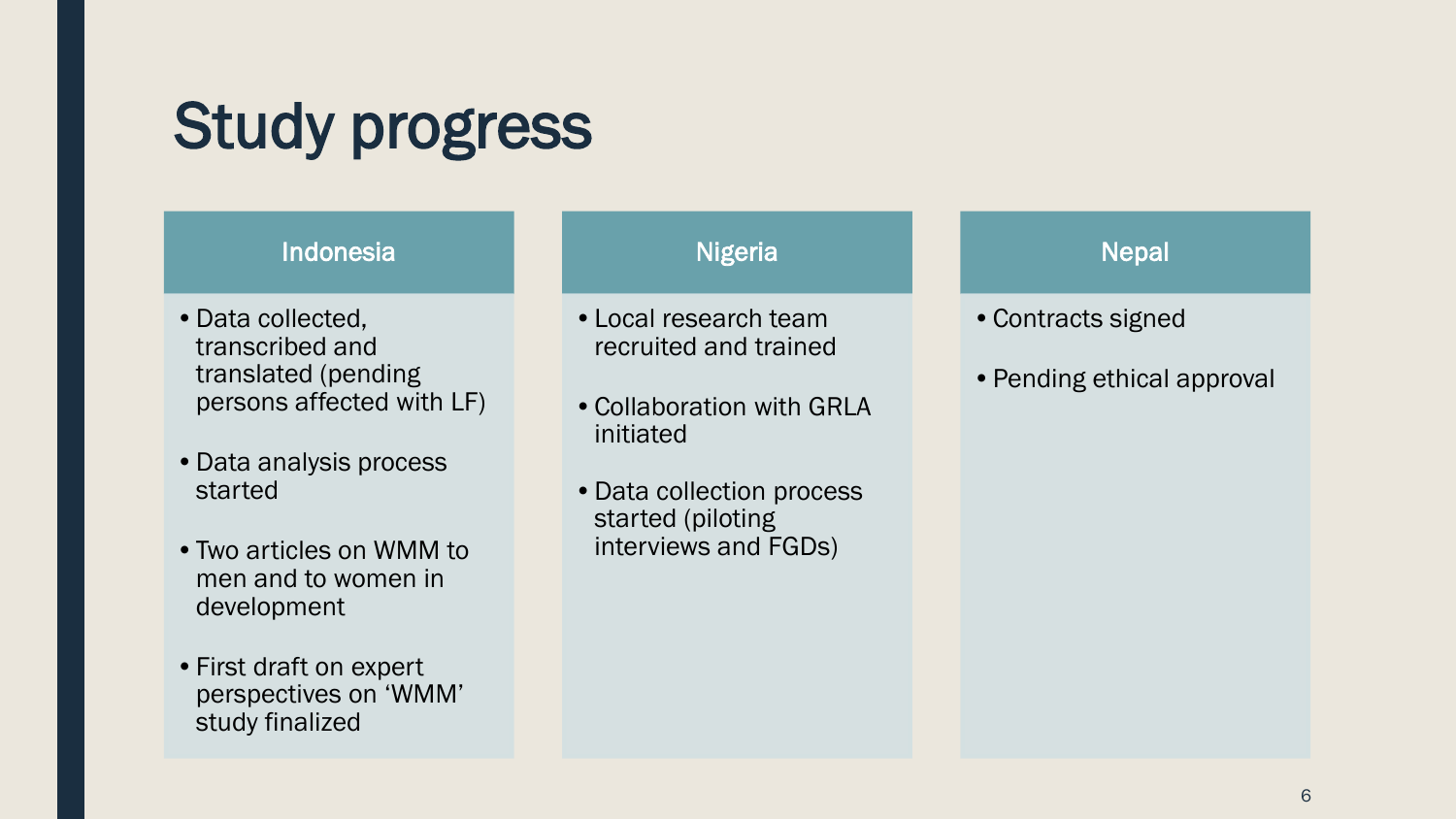# Results: Expert perspectives on WMM in Indonesia

- Interviews with 16 experts in the field of culture and health studies
- **Two domains identified of everyday engagements that appear** particularly salient in Indonesian communities:

### 1. Achieving full status in the community

- *- 'Gotong royong': mutual assistance, helping each other and volunteer work*
- *- Propriety: conforming to social values, behaviours and standards*

*"… because we live side by side [hidup berdampingan], so it is very important to respect each other and to be able to socialize with the other people who live around us."* **(Female, Jambi)**

*"So who's your father? Your grandfather? Yes, I guess reputation can come from any of those. And even when people have a good job... Like to have a good job or to have a high education is one thing, but I guess family name is a big factor in Indonesia to gain reputation."*  **(Female, Aceh)**

### *2.* Achieving full status through family recognition and status

*- Upholding/protecting family name/status by living up to expectations and social values as to prevent shame*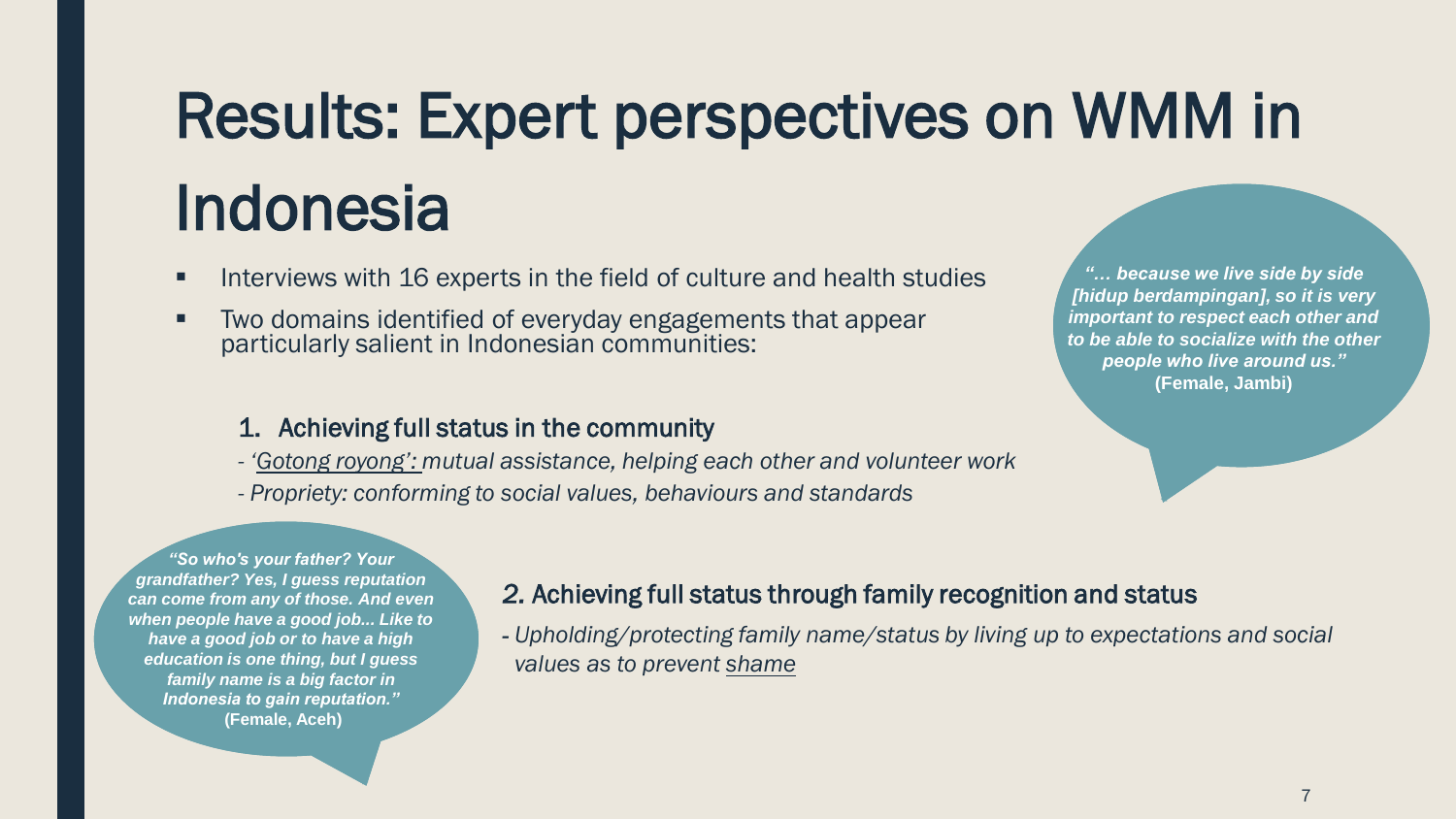### Preliminary results: WMM to men and women in Cirebon district

- Total of 30 interviews and 10 FGDs with people living with a stigmatized condition
- Total of 20 interviews and 4 FGDs with health professionals and family
	- ~ 120 study participants

| Groups                               | Stigmatized | Stigmatizer |                            |
|--------------------------------------|-------------|-------------|----------------------------|
| Characteristics                      | $(n=59)$    | Family      | <b>Health Professional</b> |
|                                      |             | $(n=22)$    | $(n=20)$                   |
| Gender                               |             |             |                            |
| Female                               | 31 (52.5%)  | 10 (45.5%)  | 10 (50.0%)                 |
| Male                                 | 28 (47.5%)  | 10 (45.5%)  | 10 (50.0%)                 |
| <b>Age Group</b>                     |             |             |                            |
| >60 Years                            | 3(5.1%)     | 3 (13.6%)   |                            |
| 41-60 Years                          | 24 (40.7%)  | 13 (59.1%)  | 10 (50.0%)                 |
| 26-40 Years                          | 20 (33.9%)  | 4 (18.2%)   | 10 (50.0%)                 |
| 18-25 Years                          | 12 (20.3%)  | 2(9.1%)     |                            |
| <b>Marital Status</b>                |             |             |                            |
| Single                               | 17 (28.8%)  | 1(4.5%)     | 3 (15.0%)                  |
| Married                              | 38 (64.4%)  | 20 (91.0%)  | 17 (85.0%)                 |
| Widowed/divorced                     | 3(5.1%)     | 1(4.5%)     |                            |
| Not Answered                         | 1(1.7%)     |             |                            |
| <b>Formal Educational Attainment</b> |             |             |                            |
| Not completed primary school         | 19 (32.2%)  | 9 (40.9%)   |                            |
| Primary school                       | 23 (39.0%)  | 9 (40.9%)   |                            |
| Junior high school                   | 10 (16.9%)  | $2(9.1\%)$  |                            |
| Senior high school                   | 7(11.9%)    | $2(9.1\%)$  | $1(5.0\%)$                 |
| Diploma                              |             |             | 9(45.0%)                   |
| Bachelor or higher                   |             |             | 9 (45.0%)                  |
| Not Answered                         |             |             | $1(5.0\%)$                 |
| <b>Ethnicity</b>                     |             |             |                            |
| Sundanese                            | 38 (64.4%)  | 17 (77.3%)  | 17 (77.3%)                 |
| Javanese                             | 19 (32.2%)  | 3 (13.6%)   | 3(13.6%)                   |
| Cirebonese                           | 2(3.4%)     | $2(9.1\%)$  | 2(9.1%)                    |
| <b>Employment</b>                    |             |             |                            |
| Agricultural                         | 4(6.8%)     | 6 (27.3%)   |                            |
| Laborer                              | 9 (15.3%)   | $2(9.1\%)$  |                            |
| Teacher                              | 2(3.4%)     | 1(4.5%)     |                            |
| Own a business/trade                 | 9 (15.3%)   | 5(22.7%)    |                            |
| Housekeeping (own house)             | 19 (32.2%)  | 6(27.3%)    |                            |
| Unemployed/searching job             | 3(5.1%)     |             |                            |
| Student                              | 1(1.7%)     |             |                            |
| Other                                | 3(5.1)      | 1(4.5%)     |                            |
| Not Answered                         | 6 (10.2%)   | 1(4.5%)     |                            |
| <b>Have Social Groups</b>            |             |             |                            |
| Cultural                             |             |             |                            |
| Religious                            | 17 (28.8%)  | 8 (36.5%)   |                            |
| Neighborhood                         | 2(3.4%)     | 1(4.5%)     |                            |
| Peer                                 | 3(5.1%)     | 1(4.5%)     |                            |
| Do not have any                      | 37 (62.7%)  | 12 (54.5%)  |                            |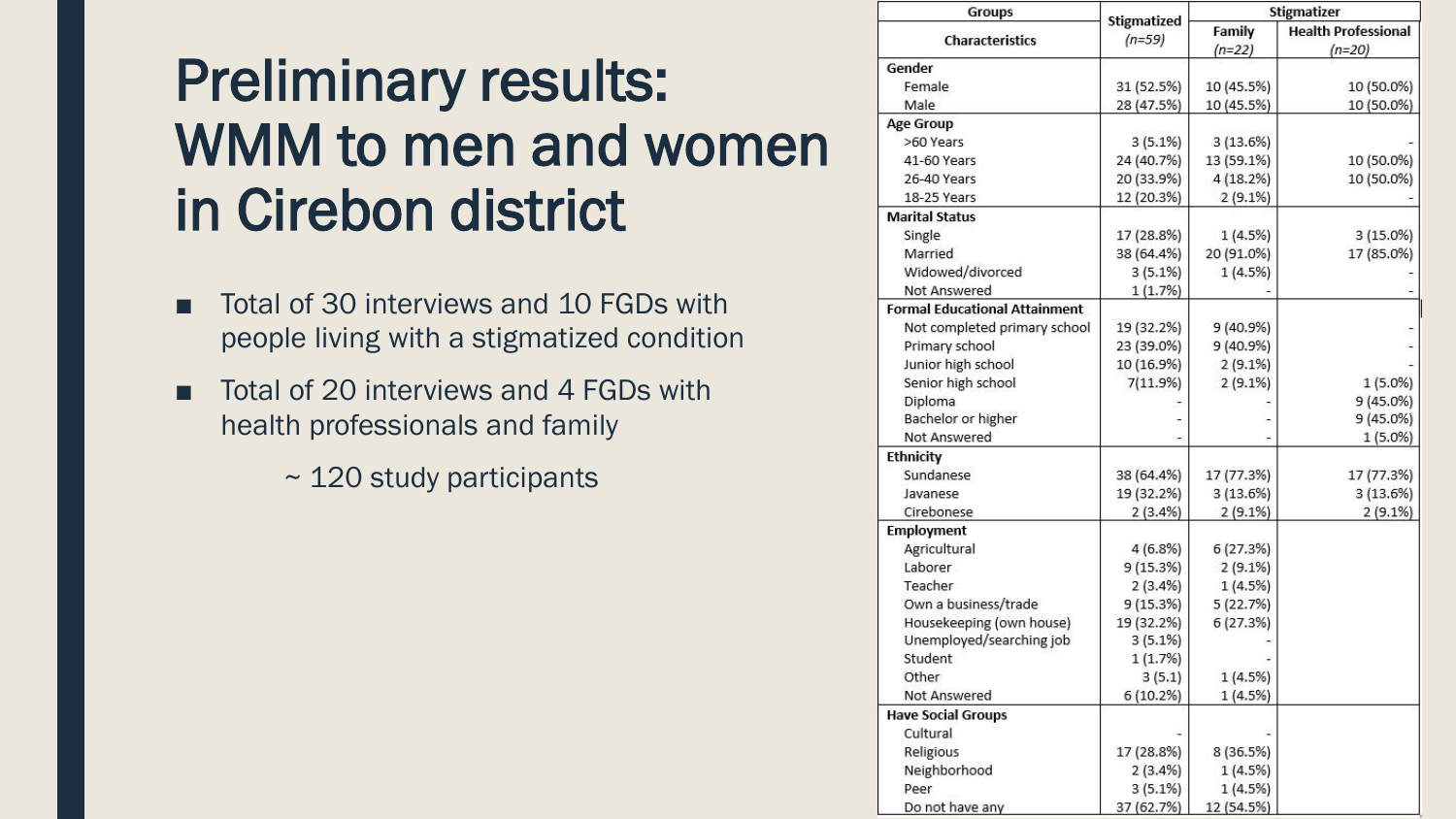# Preliminary results: WMM to men and women in Cirebon district

▪ Cultural engagements and activities that can exacerbate or protect against healthrelated stigma in Cirebon:

#### WMM to Men

- Family: Work and provide for family, lead the family, set an example for and support children
- Socializing in community: Engaging with others, *'gotong royong'* and joining activities
- Good manners: Friendly, polite, generous, forgiving, not being 'loud' and being responsible
- Religious: committed to worship

#### WMM to Women:

- Family: Supporting children, staying at home/not wandering, advising the family, managing the household and obeying husband
- Socializing in community: Engaging with others, 'gotong royong' and joining activities
- Good manners: Friendly, polite, generous, forgiving, not being 'loud' and no gossip
- Religious: committed to worship
- Appearance: physical beauty and wearing hijab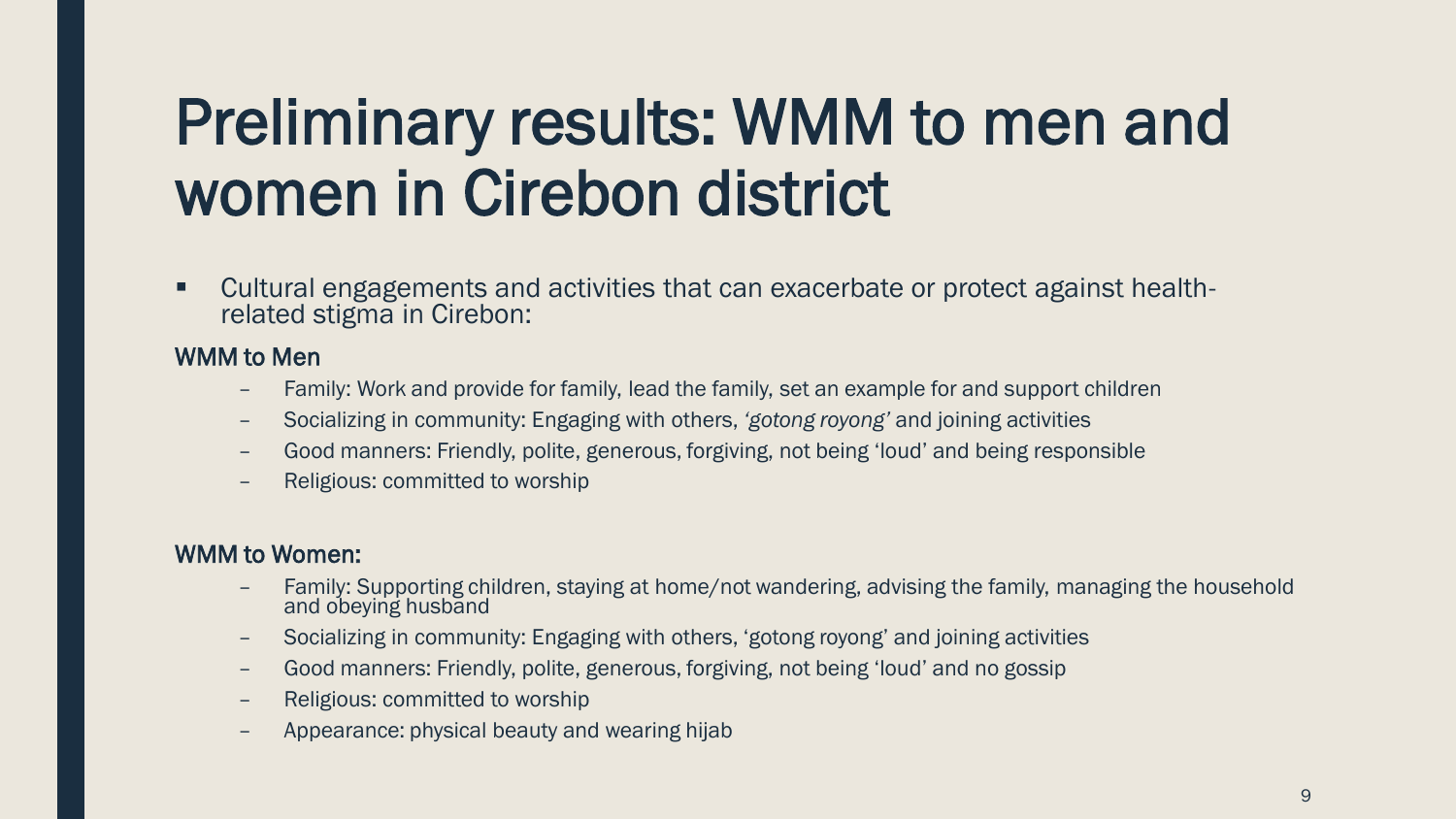# Preliminary results: WMM to men and women in Cirebon district

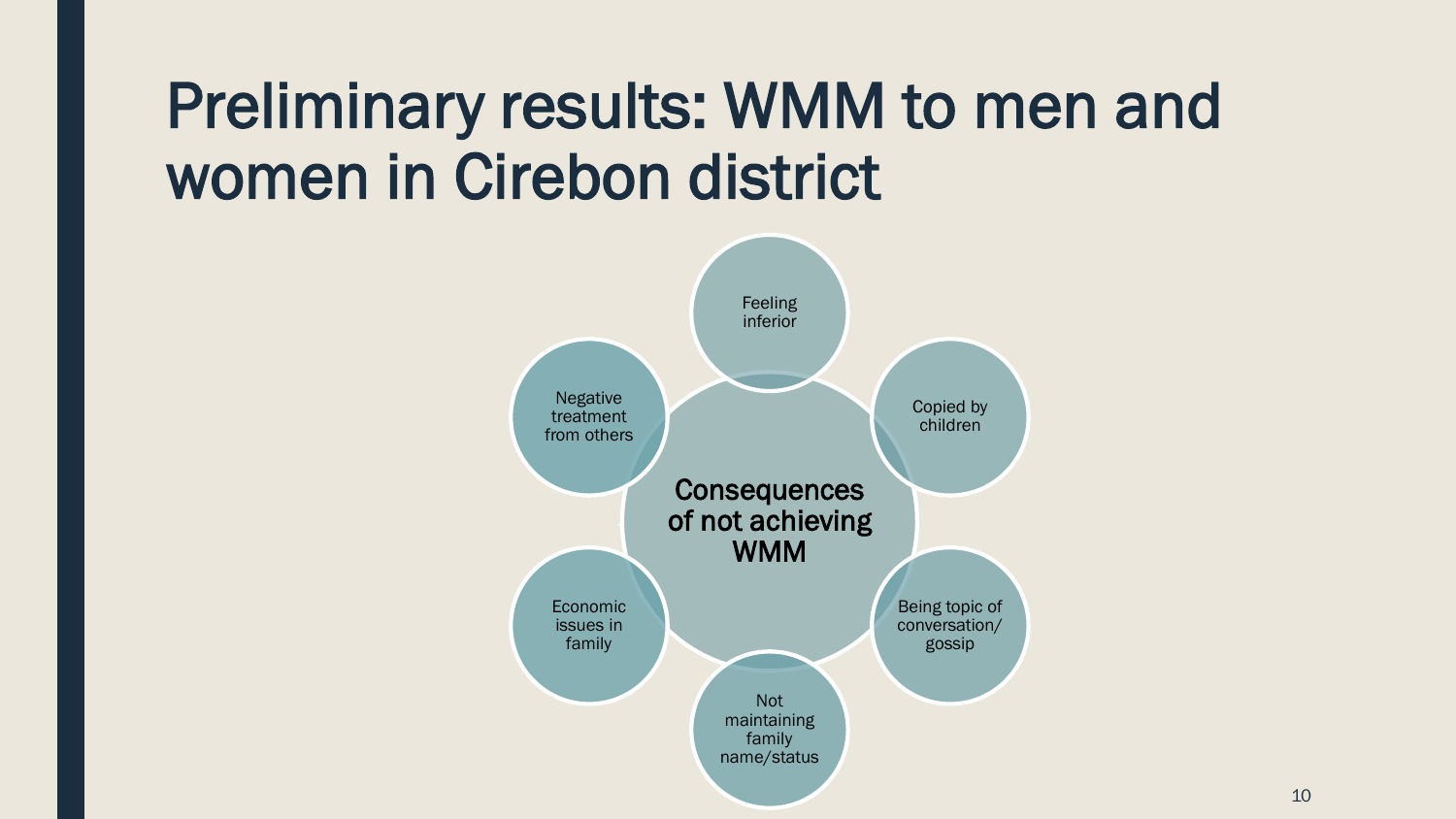*"I think it's always decent people who help. When I was in trouble, for example, she was always willing to help"* (Woman, living with leprosy)

*"…because socializing is part of faith. Respecting neighbours, respecting friends, respecting our surroundings… has a sense of socializing, helping each other. For instance, if there is a problem or he is in trouble, like our neighbours, the easy example is that we care about everything, working together with them"* (Man, family of person living with DD)

*"If you go to school, you get a job, if you recite Quran you will get a gentle heart"* (Woman, living with leprosy)

> *"We absolutely need other people since we can't live alone. If we can respect one another, neighbors will undoubtedly assist us when we are in need. The reverse is also true."* (Man, living with DD)

*"a decent guy frequently goes to the mosque to pray, engages in organized activities, and gets along well with his neighbors by living in mutual respect and admiration"* (Man, living with DD)

*"Men who don't work will be talked about by other people, 'A's daily habit is just playing, don't marry A because he doesn't work, marry B who works, so that life is guaranteed', the majority of people are like that"* (Woman, health provider)

> *"Politeness and gentleness are also important because educated women will certainly provide good upbringing for their children. So you have to be polite, gentle, so you can set an example for your children".* (Woman, living with DD)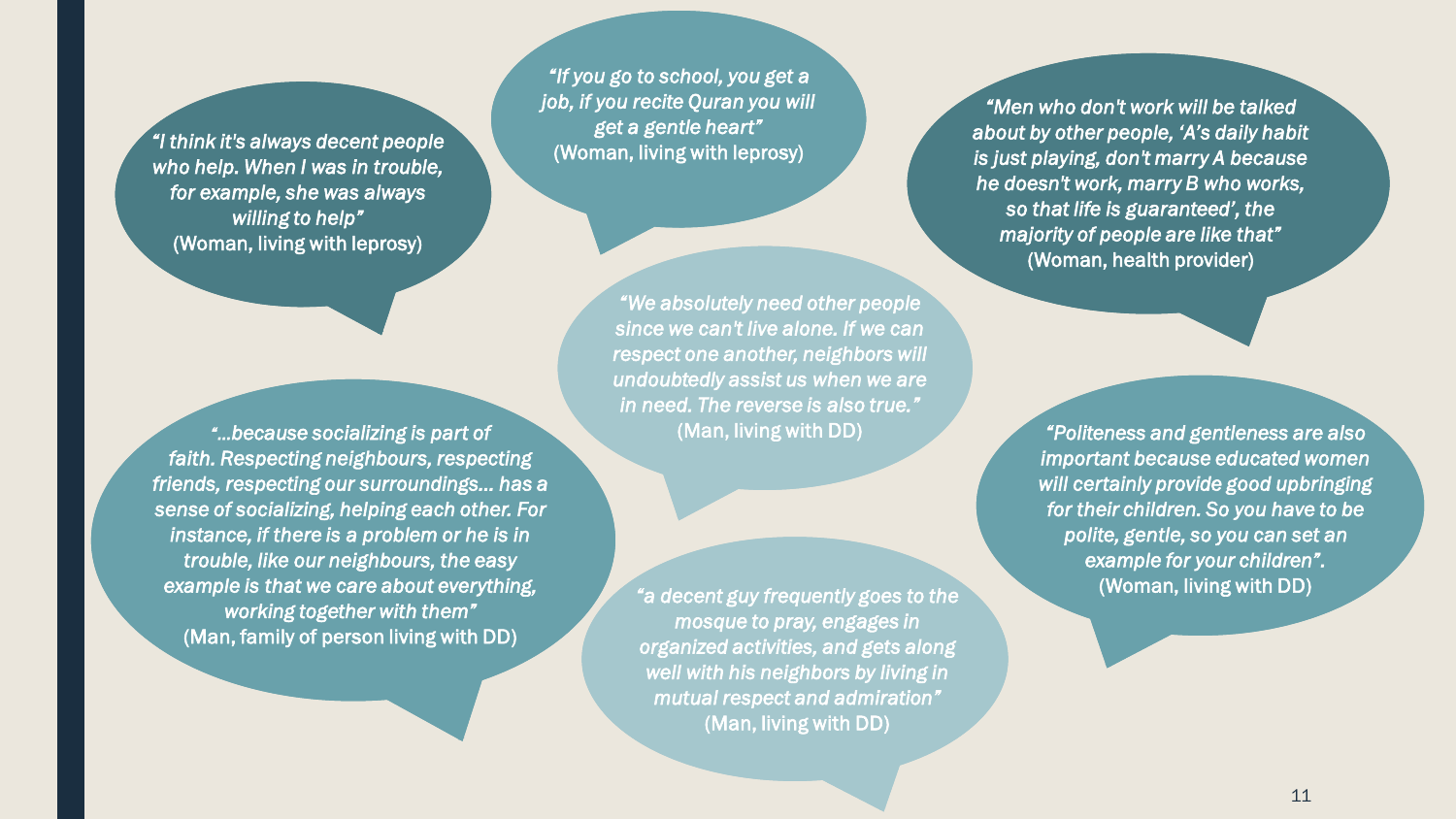### Relevancy of findings

- These findings are relevant to the research objectives
	- *The finding describes what matter most among people*
	- *It describes how the culture affect the perspectives people on WMM*
	- *it informing about what shaping stigma and protect against stigma*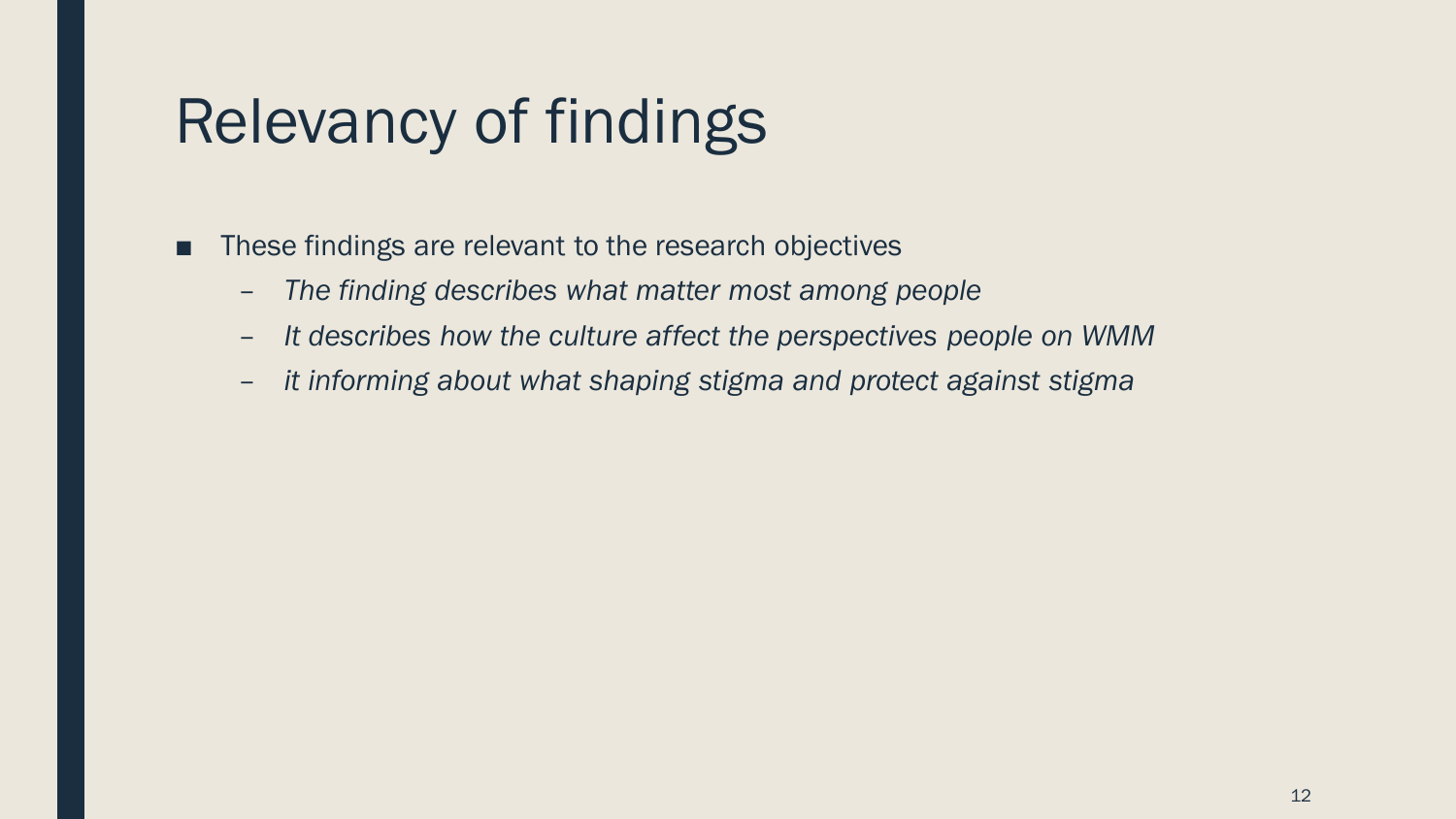### Output in process

- 5 Journal articles [working titles]:
	- *Expert perspectives on 'What Matters Most' and stigma in Indonesia*
	- *Realist review on stigma reduction interventions for leprosy*
	- *Systematic review of reviews on health-related stigma measurement*
	- *'What Matters Most' and health-related stigma among men in Cirebon district, Indonesia*
	- *'What Matters Most' and health-related stigma among women in Cirebon district, Indonesia*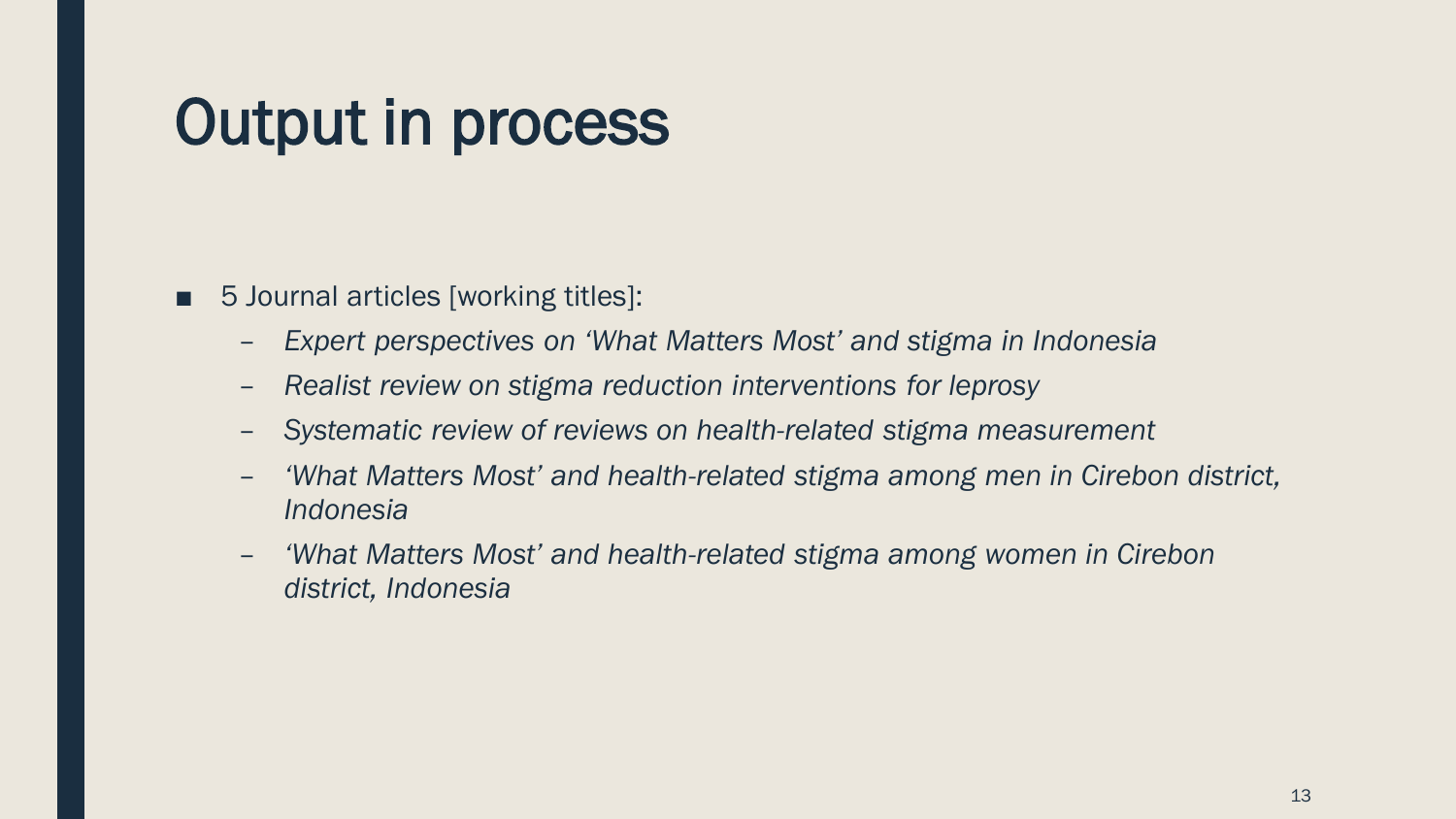### Actions this year

#### Indonesia

- •Finalise collection of LF data in neighbouring districts
- •Finalise drafts 'WMM' to men and women
- •Workshop implication findings for stigma scales and interventions

#### Nigeria

- •Data collection, transcription and translation in collaboration with GLRA
- •Data analysis
- •Drafting article(s) WMM to men and women in Nigeria

#### **Nepal**

- Identification of research site
- •Recruitment local research team and training
- •Data collection, transcription and translation
- •Data analysis